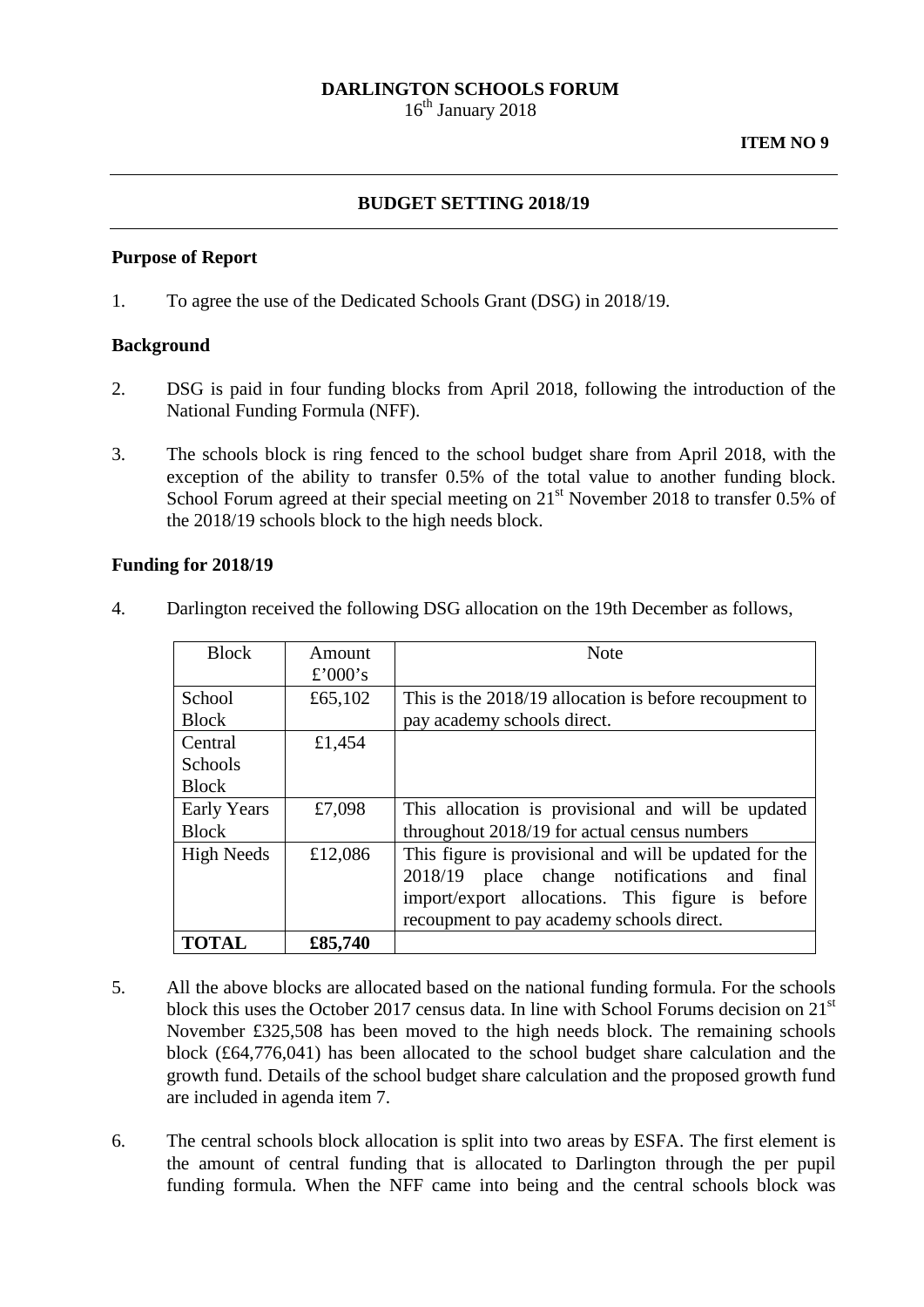created, ESFA recognised that in most local authority areas the additional central expenditure was made on behalf of all schools through a central top slice of the DSG. In order to protect these services, ESFA fund local authorities additional funding through the central schools block under the heading of "historic commitments". ESFA expect that these commitments will reduce over time and hence future years allocations are expected to decrease.

- 7. For 2018/19 the central schools block allocation is made up of £482,390 formula based and £972,000 historic commitments. The total allocation of £1,454,390 is £6,018 more than was received by equivalent in the DSG allocation for 2017/18. Details of the proposals for this funding block are included in paragraphs 10 to 12 below.
- 8. The high needs block has increased by £170,270 more than the 2017/18 allocation. This is £56,000 more than reported to Forum in October and reflects additional children within special school placements. Details regarding the proposals for this allocation are detailed in paragraphs 14 to 19 below.
- 9. The early years block has been allocated to early year's provision as per agenda item 9.

# **Central School Block Budgets for 2018/19**

- 10. As Forum members will recall from their October meeting there is a requirement to consult with School Forum on the proposed use of the central schools block. Attached at appendix 1A are the proposed budgets allocated under the central schools block for 2018/19.
- 11. The areas of expenditure proposed to be funded under the formula based element of the central school block are the same in 2018/19 as in 2017/18. The amounts of budget allocated to the expenditure type are at the same value as in 2017/18 with the exception of the copyright license fee and admissions team.
- 12. The copyright license fee budget has increased by  $\text{\pounds}2,505$  in line with a notified increase in charge from ESFA. The increase in cost of the admissions team  $(\text{\textsterling}1,603)$  is as a result of the annual pay award. There remains £3,543 unallocated within this budget line, it is proposed that this budget be held to cover brought forward pressures in high needs from 2017/18.
- 13. In line with the rules concerning the use of historic commitments, no new areas of expenditure can be made, therefore all the expenditure is in line with previous years. The actual budgets allocated however are £50,000 less than in 2017/18 as the contribution towards school transport has now ceased. There remains therefore £49,717 unallocated against the budget provided. As the historic commitments budget is subject to review by ESFA, this saving is expected at best to only be available for one year, therefore it is proposed that this budget will be held to cover brought forward pressures in high needs from 2017/18.

## **High Needs Block Budgets 2018/19**

14. The current budget allocation received from ESFA for high needs in 2018/19 is £12,085,565. This figure is before recoupment made from the budgets by ESFA to pay academy schools direct. The current estimated recoupment from ESFA is £3,700,000